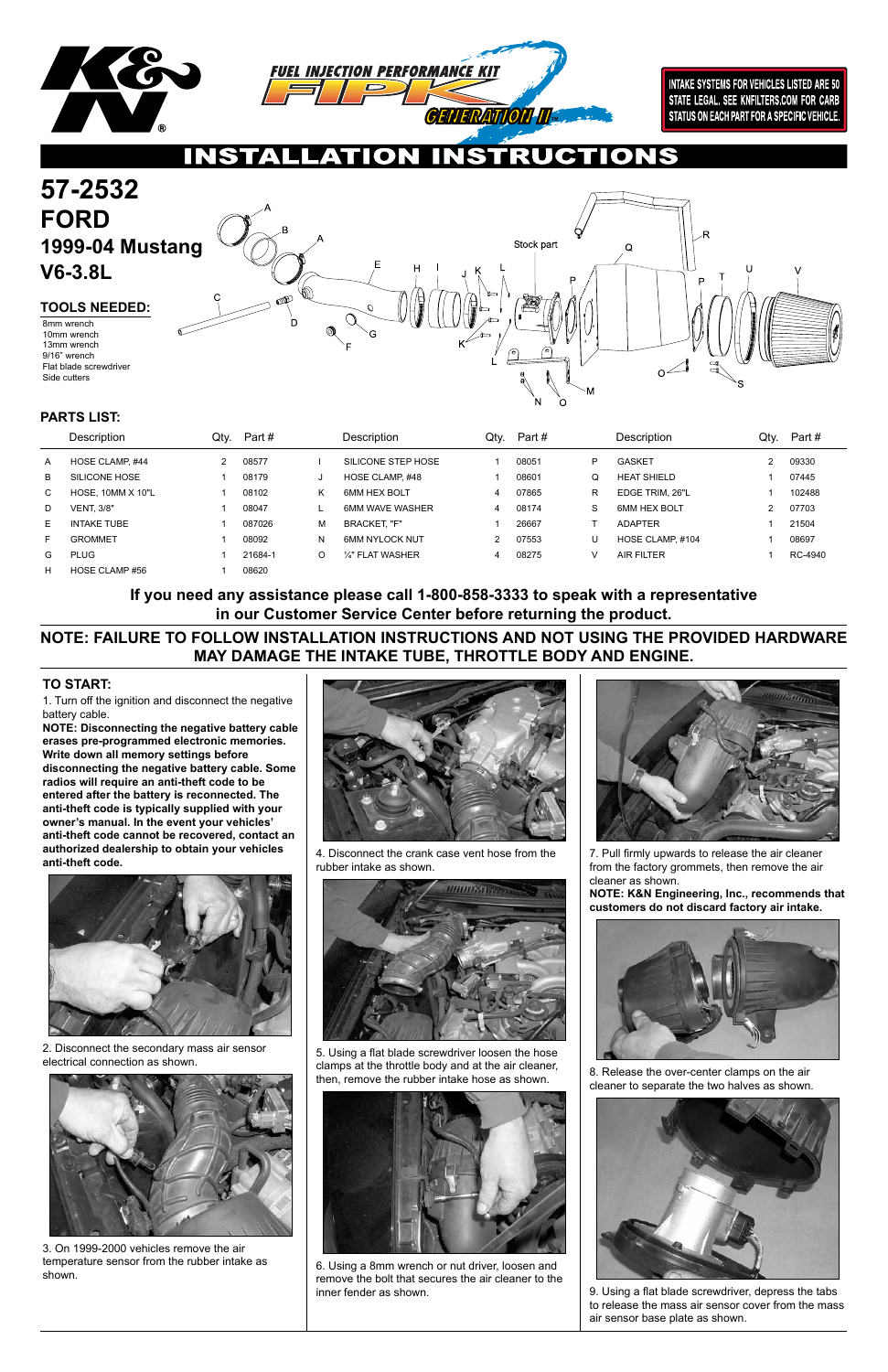## **Continued INSTALLATION INSTRUCTIONS**



10. Disconnect the mass air sensor electrical connection from the mass air sensor as shown.



11. Remove the mass air sensor wire harness from the base plate as shown.



12. Using a 10mm wrench or nut driver loosen and remove the two bolts that secure the mass air sensor, then, remove the mass air sensor from the base plate as shown.



13. Using a 13mm wrench loosen and remove the two lower A/C compressor bolts as shown.





14. Using the provided hardware assemble the mass air adapter, heat shield, gaskets, and the nut driver.



mass air sensor as shown using a 10mm wrench or

15. Using the provided hardware, assemble the support bracket onto the heat shield using a 10mm wrench as shown.



16. Install the provided trim seal onto the heat shield assembly as shown. Trim excess if necessary using side cutters.



23. Slide the K&N® intake assembly into the silicone hose on the throttle body as shown.



17. Install the provided silicone hose and hose clamps onto the K&N® intake tube as shown.



18. On 1999-2000 vehicles install the provided grommet into the hole on the K&N® intake tube, then, install the air temperature sensor into the grommet as shown.





19. On 2001 vehicles install the rubber plug into the hole on the K&N® intake tube.



20. Install the 3/8" vent into the K&N® intake tube with a 9/16" wrench as shown. **NOTE: Plastic NPT fittings are easy to cross thread. Install the vent fitting "hand" tight, then turn it two complete turns with a wrench.**

21. Slide the K&N® intake tube onto the mass air sensor as shown, but do not tighten completely.



22. Install the provided silicone hose and hose clamps onto the throttle body as shown.



24. Line up the support bracket with the A/C compressor and secure with the original bolts removed in step 13 using a 13mm wrench.



25. Install the provided hose onto the vent on the cam cover, then, reconnect the hose to the 3/8" vent on the K&N® intake tube.